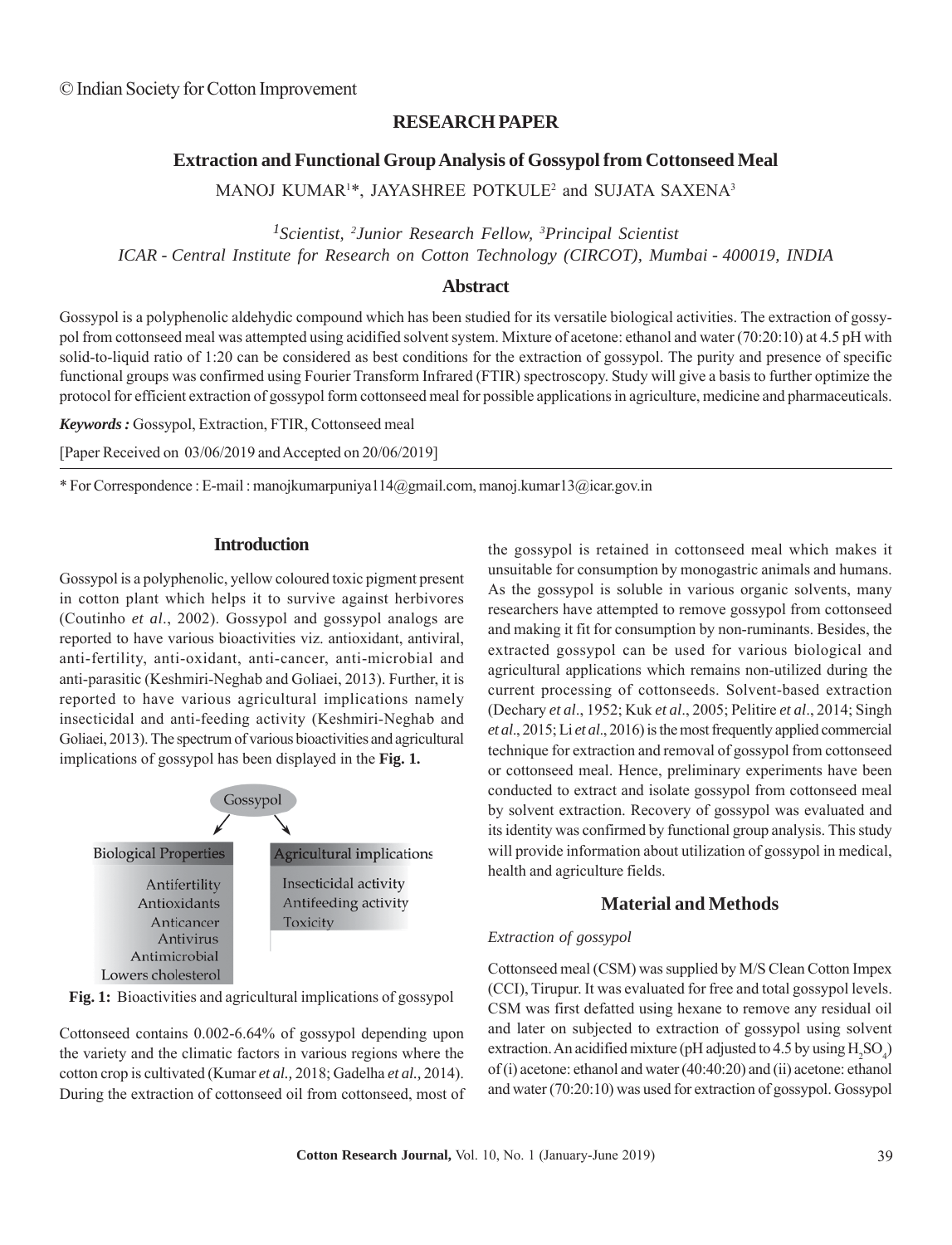is considered to be stable at a pH of 4.5. The mixture of solvent and cottonseed meal (CSM) in ratio of 20:1 was kept in a rotary shaker for 2 h at 150 rpm for complete extraction of gossypol into the solvent system. The solventized samples were collected and filtered through Whatman filter paper no. 1 and then the solvent was evaporated by using rotary evaporator to get crude gossypol. The gossypol thus obtained was then collected in a Petri dish and dried thoroughly by keeping in an incubator at 45 ºC for 48 h. It was preserved in dark at 4 °C for further evaluation.

### *Analytical methods*

#### *Free gossypol content*

CSM was analyzed for free gossypol by slightly modified AOCS method used by Kumar *et al*. (2019).

#### *Total gossypol content*

CSM was analyzed for total gossypol by AOCS method with slight modification as followed by Kumar *et al*. (2019)

# *Functional group analysis by Fourier Transforms Infrared (FTIR) spectroscopy*

FTIR spectroscopy of the extracted crude gossypol as well as standard gossypol was carried out by using IR Prestige 21, Shimadzu, Japan. A small amount of sample was ground together with dried potassium bromide (KBr) powder to form a pellet. After making the pellet by pressing, the infrared absorption of the sample was recorded at 400-4000 cm<sup>-1</sup>. Pure dry potassium bromide was used as a control.

#### *Statistical analysis*

All the experiments were performed in triplicate. All values were reported as the mean  $(n = 3) \pm$  standard deviation.

### **Results and Discussion**

#### *Extraction of gossypol*

Cottonseed meal was evaluated for its free and total gossypol content and later on used for the extraction of gossypol. The meal was found to have free gossypol content of  $0.07 \pm 0.007\%$  and total gossypol content of  $2.09 \pm 0.19\%$  on dry weight basis. The extraction of gossypol was carried out using two solvent systems at acidic pH of 4.5, as gossypol is considered to be stable at this pH. The recovery achieved using acetone: ethanol and water (40:40:20) was 6.28 mg/g of cottonseed meal (on dry weight basis). Whereas, yield of crude gossypol was 8.76 mg/g for acetone: ethanol and water (70:20:10). Hence, acetone: ethanol and water (70:20:10) at 4.5 pH with solid-to-liquid ratio of 1:20 was considered better for the gossypol extraction. A flow diagram of gossypol extraction from cottonseed meal is presented in **Fig. 2.**

Defatted cottonseed meal



87.56 mg of Crude Gossypol from 10 gram of sample

**Fig. 2:** Extraction of gossypol from cottonseed meal

#### *FTIR spectroscopy analysis*

FTIR spectrum of extracted and standard gossypol samples are presented in Fig. 3. It is observed that both spectrum in general show absorption bands at similar wavelengths. The bands at 1620 and 1551 cm-1correspond to aromatic C=C, 1443, 1383 cm-1 for methyl bending vibrations, 1338 and 1303 cm-1 for the in-plane -CH bending of phenyl, 1124 and 1055 cm<sup>-1</sup> for the in-plane -CH bending of 1, 2substituted phenyl, 967 and 915 cm<sup>-1</sup> for the two adjacent phenyls, 876 and 844 cm<sup>-1</sup> for the -CH of p-disubstituted phenyl, and 772 and 700 cm-1 for out-of-plane -CH and ring bending. Similar results have been reported by earlier researchers (Nakanishi and Solomon, 1977; Bellamy, 1975; Stuart, 1996; Mirghani and Che Man, 2003). The results of FTIR analysis of extracted gossypol from cottonseed meal showed a very similar spectrum when compared with standard gossypol **(Fig. 3.).**